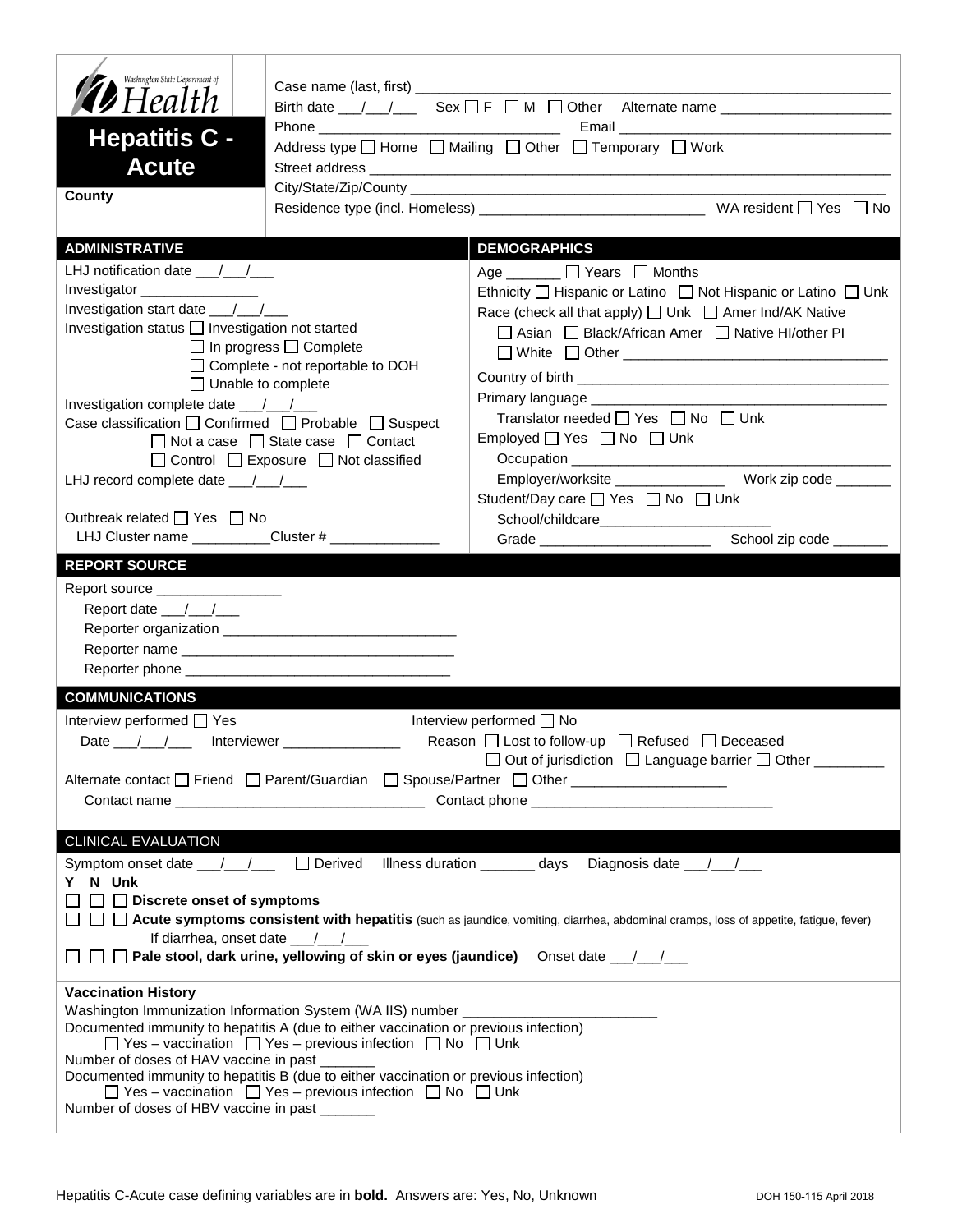| Pregnancy (at time of report)                                                                                                               |                     |                                        |  |  |
|---------------------------------------------------------------------------------------------------------------------------------------------|---------------------|----------------------------------------|--|--|
| Y N Unk                                                                                                                                     |                     |                                        |  |  |
| $\Box$ $\Box$ Pregnant (If No/Unk, skip to Clinical)                                                                                        |                     |                                        |  |  |
|                                                                                                                                             |                     |                                        |  |  |
| $\perp$                                                                                                                                     |                     |                                        |  |  |
|                                                                                                                                             |                     |                                        |  |  |
|                                                                                                                                             |                     |                                        |  |  |
| <b>Hospitalization and Death</b>                                                                                                            |                     |                                        |  |  |
| Y N Unk                                                                                                                                     |                     |                                        |  |  |
|                                                                                                                                             |                     |                                        |  |  |
| Hospital record number ______________<br>Admit date __/__/____ Discharge date __/__/____ Length of stay _______ days                        |                     |                                        |  |  |
|                                                                                                                                             |                     |                                        |  |  |
| Y N Unk                                                                                                                                     |                     |                                        |  |  |
|                                                                                                                                             |                     |                                        |  |  |
| $\Box$ $\Box$ Died of this illness                                                                                                          |                     |                                        |  |  |
| If deceased, please change the vital status and update date of death on the Edit Person screen                                              |                     |                                        |  |  |
| Death date __/__/___ Death document ID ________________                                                                                     |                     |                                        |  |  |
| Source used to verify vital status $\Box$ Death records $\Box$ Medical records $\Box$ Other                                                 |                     |                                        |  |  |
|                                                                                                                                             |                     |                                        |  |  |
| Laboratory Diagnostics (Positive, Negative, Not tested, Indeterminate)                                                                      |                     |                                        |  |  |
| P N NT I                                                                                                                                    |                     |                                        |  |  |
| $\square \ \square \ \square \ \square$ Antibody to hepatitis C virus (anti-HCV) Signal to cut-off ratio ______                             |                     |                                        |  |  |
|                                                                                                                                             |                     |                                        |  |  |
|                                                                                                                                             |                     |                                        |  |  |
| Hepatitis C antibody negative results followed by positive result collected within 12 months                                                |                     |                                        |  |  |
| (test conversion) D Yes D No D Unk                                                                                                          |                     |                                        |  |  |
|                                                                                                                                             |                     |                                        |  |  |
|                                                                                                                                             |                     |                                        |  |  |
| Qualitative interpretation of quantitative result<br>$\mathbf{I}$                                                                           |                     |                                        |  |  |
|                                                                                                                                             |                     |                                        |  |  |
|                                                                                                                                             |                     |                                        |  |  |
| $\Box$ $\Box$<br>$\Box$ HCV RNA qualitative                                                                                                 |                     |                                        |  |  |
|                                                                                                                                             |                     |                                        |  |  |
|                                                                                                                                             |                     |                                        |  |  |
| $\Box$ HCV genotype $\_\_\_\_\_\_\_\_\_\_\_\$<br><b>The Common</b><br>Specimen collection date ___/__/___                                   |                     |                                        |  |  |
|                                                                                                                                             |                     |                                        |  |  |
|                                                                                                                                             |                     |                                        |  |  |
| <b>Liver Enzyme Tests</b>                                                                                                                   |                     |                                        |  |  |
|                                                                                                                                             |                     |                                        |  |  |
| □ ALT (SGPT) Specimen collection date __/__/___ Actual value _______<br>□ AST (SGOT) Specimen collection date __/__/___ Actual value ______ |                     |                                        |  |  |
|                                                                                                                                             |                     |                                        |  |  |
| Alanine Aminotransferase (ALT) >200 IU/L Ves No No Unk                                                                                      |                     |                                        |  |  |
|                                                                                                                                             |                     |                                        |  |  |
| EXPOSURES (Ask about exposures 14-180 days before symptom onset)                                                                            |                     |                                        |  |  |
|                                                                                                                                             |                     |                                        |  |  |
| <b>Travel</b>                                                                                                                               |                     |                                        |  |  |
| Setting 1                                                                                                                                   | Setting 2           | Setting 3                              |  |  |
| Travel out of<br>County/City _________________                                                                                              | County/City         | County/City                            |  |  |
|                                                                                                                                             | State               |                                        |  |  |
|                                                                                                                                             |                     | П<br>Country _________________________ |  |  |
| Other                                                                                                                                       |                     |                                        |  |  |
| Destination name                                                                                                                            |                     |                                        |  |  |
| Start and end dates<br>$\frac{1}{2}$<br>to                                                                                                  | $\frac{1}{2}$<br>to | to                                     |  |  |
|                                                                                                                                             |                     |                                        |  |  |
| N Unk                                                                                                                                       |                     |                                        |  |  |
| $\Box$ Case knowns anyone with similar symptoms                                                                                             |                     |                                        |  |  |
| Contact with a confirmed or suspected hepatitis C case (acute or chronic)                                                                   |                     |                                        |  |  |
| Type of contact $\Box$ Household $\Box$ Sexual $\Box$ Birth $\Box$ Needle use $\Box$ Casual contact                                         |                     |                                        |  |  |
|                                                                                                                                             |                     |                                        |  |  |
|                                                                                                                                             |                     |                                        |  |  |
| $\Box$ $\Box$ Congregate living                                                                                                             |                     |                                        |  |  |
| Type $\Box$ Barracks $\Box$ Corrections $\Box$ Group home $\Box$ Long term care $\Box$ School $\Box$ Shelter                                |                     |                                        |  |  |
| $\Box$ Other                                                                                                                                |                     |                                        |  |  |
| Type of corrections □ Jail □ Juvenile facility □ Prison                                                                                     |                     |                                        |  |  |
| Incarcerated longer than 24 hours<br>$\perp$                                                                                                |                     |                                        |  |  |
|                                                                                                                                             |                     |                                        |  |  |
|                                                                                                                                             |                     |                                        |  |  |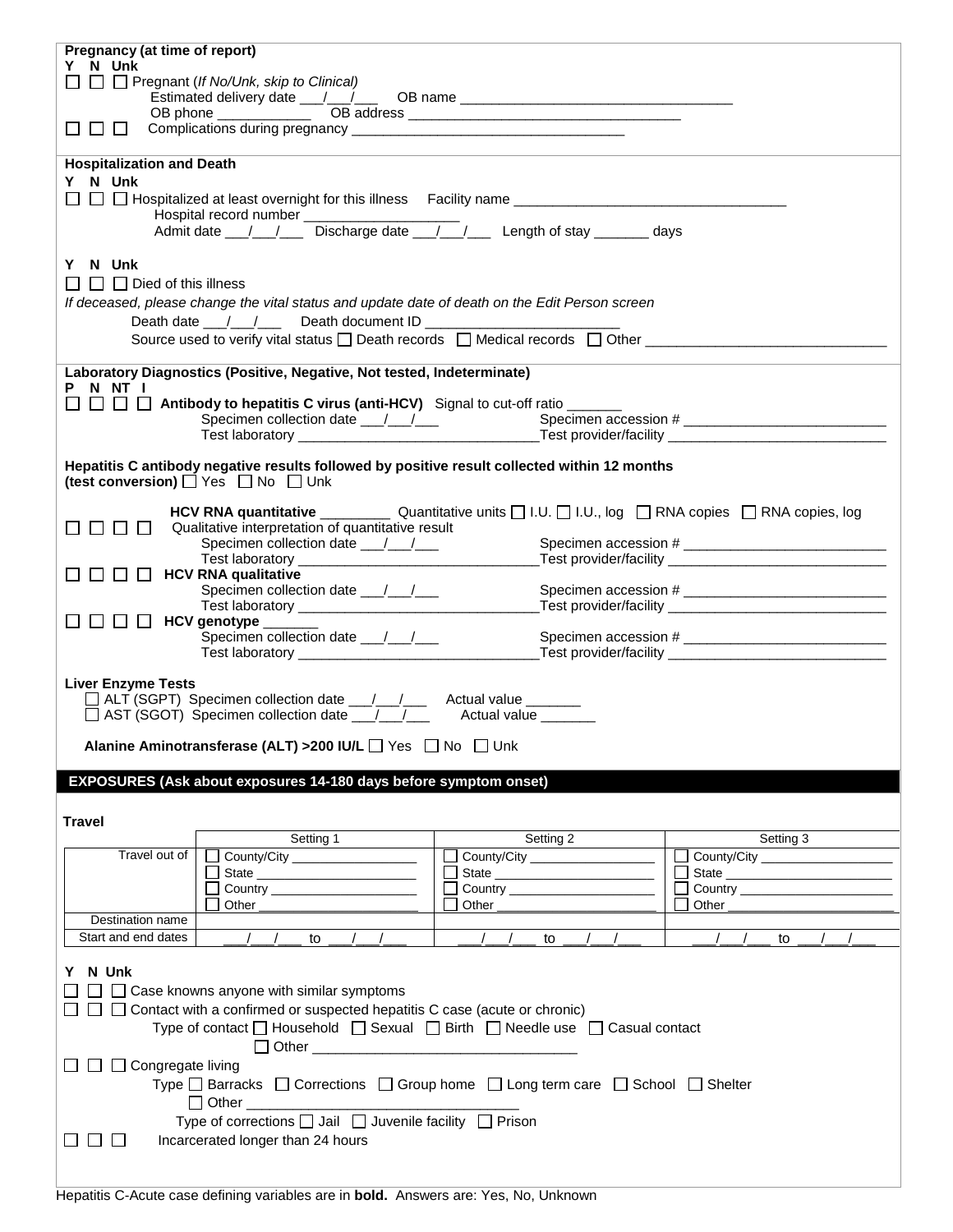| N Unk                                                                                                                                                                                                                                |
|--------------------------------------------------------------------------------------------------------------------------------------------------------------------------------------------------------------------------------------|
| Diabetic who lives in congregate situation (school, assisted living facility, skilled nursing home, group home)                                                                                                                      |
| □ □ Any suspect medical or dental exposure Describe ______<br>ΙI                                                                                                                                                                     |
| □ □ Surgery, including outpatient), other medical procedures, hospitalized during exposure period                                                                                                                                    |
| Describe <u>superiors</u>                                                                                                                                                                                                            |
| Surgery (including outpatient, other than oral surgery)<br>$\perp$                                                                                                                                                                   |
| $\Box$<br>Other medical procedures                                                                                                                                                                                                   |
| Hospitalized during exposure period<br>$\perp$                                                                                                                                                                                       |
| $\Box$ Hemodialysis                                                                                                                                                                                                                  |
| $\Box$ IV or injection as outpatient/IV infusion or injection in outpatient setting                                                                                                                                                  |
| □ □ Transfusion, blood product or transplant Date __/__/___ Product □ Blood products □ Organs □ Tissue                                                                                                                               |
| $\Box$ Dental work or oral surgery<br>$\perp$                                                                                                                                                                                        |
| □ □ □ Employed in job with potential for exposure to human blood or body fluids                                                                                                                                                      |
| Job type $\Box$ Medical $\Box$ Dental $\Box$ Public safety (e.g., law enforcement/firefighter) $\Box$ Tattoo/piercing                                                                                                                |
|                                                                                                                                                                                                                                      |
| Frequency of direct blood or body fluids exposure □ Frequent (several times a week) □ Infrequent □ Unk                                                                                                                               |
| $\Box$ Other exposure to someone else's blood (including first aid)                                                                                                                                                                  |
| $\Box$ $\Box$ Accidental stick or puncture with sharps contaminated with blood or body fluid                                                                                                                                         |
| □ □ □ Ear or body piercing Body site □ Ears only □ Other ______________<br>Piercing was performed at □ Commercial parlor/shop □ Correctional facility □ Other ________                                                               |
|                                                                                                                                                                                                                                      |
| Address/name                                                                                                                                                                                                                         |
| $\Box$ Received acupuncture<br>$\Box$ $\Box$ Tattoo recipient Body site                                                                                                                                                              |
| Tattoo was performed at □ Commercial parlor/shop □ Correctional facility □ Other _________                                                                                                                                           |
| $\Box$ Shared razor, toothbrushes, or nail care items                                                                                                                                                                                |
| □ □ 回 Non-injection street drug use/use street drugs Specify drugs ________________________________                                                                                                                                  |
| Route   Inhalation   Oral   Transdermal   Other   Communication   Communication   Oral   Transdermal   Other                                                                                                                         |
| $\Box$ $\Box$ Injected drugs not prescribed by doctor, even if only once or a few times                                                                                                                                              |
| Type □ Heroin (includes Diacetylmorphine) □ Cocaine □ Amphetamine □ Methamphetamine □ MDMA                                                                                                                                           |
| □ Ketamine □ PCP □ Anabolic steroids □ Opioids (prescription or non-prescription) □ Unk                                                                                                                                              |
| Dether <u>2000 magazine and the set of the set of the set of the set of the set of the set of the set of the set of the set of the set of the set of the set of the set of the set of the set of the set of the set of the set o</u> |
| Shared needles                                                                                                                                                                                                                       |
|                                                                                                                                                                                                                                      |
| Ever used needle exchange services<br>$\perp$                                                                                                                                                                                        |
| $\Box$ $\Box$<br>Patient used injection drugs in the past 6 months                                                                                                                                                                   |
| Number of sex partners (during exposure period)                                                                                                                                                                                      |
| Female ________ Male _______                                                                                                                                                                                                         |
| □ □ □ Received treatment for an STD Year of most recent STD treatment ______                                                                                                                                                         |
|                                                                                                                                                                                                                                      |
| <b>Exposure Summary</b>                                                                                                                                                                                                              |
| Most likely exposure $\Box$ Illicit drugs $\Box$ Medical/dental procedure $\Box$ Nonsexual close contact $\Box$ Sexual contact                                                                                                       |
|                                                                                                                                                                                                                                      |
|                                                                                                                                                                                                                                      |
|                                                                                                                                                                                                                                      |
|                                                                                                                                                                                                                                      |
|                                                                                                                                                                                                                                      |
| Exposure details                                                                                                                                                                                                                     |
|                                                                                                                                                                                                                                      |
|                                                                                                                                                                                                                                      |
| $\Box$ No risk factors or exposures could be identified                                                                                                                                                                              |
| <b>Public Health Issues</b>                                                                                                                                                                                                          |
| Y N Unk<br>$\Box$ Employed as a health care worker                                                                                                                                                                                   |
| $\Box$ Patient in a dialysis or kidney transplant unit                                                                                                                                                                               |
| □ Did case donate blood products, organs or tissue (including ova or semen) in the 30 days before symptom onset<br>$\Box$                                                                                                            |
| Type of donation $\Box$ Blood products $\Box$ Organs $\Box$ Tissue (including ova or semen)                                                                                                                                          |
| Date $\frac{1}{\sqrt{2}}$                                                                                                                                                                                                            |
|                                                                                                                                                                                                                                      |
|                                                                                                                                                                                                                                      |
|                                                                                                                                                                                                                                      |